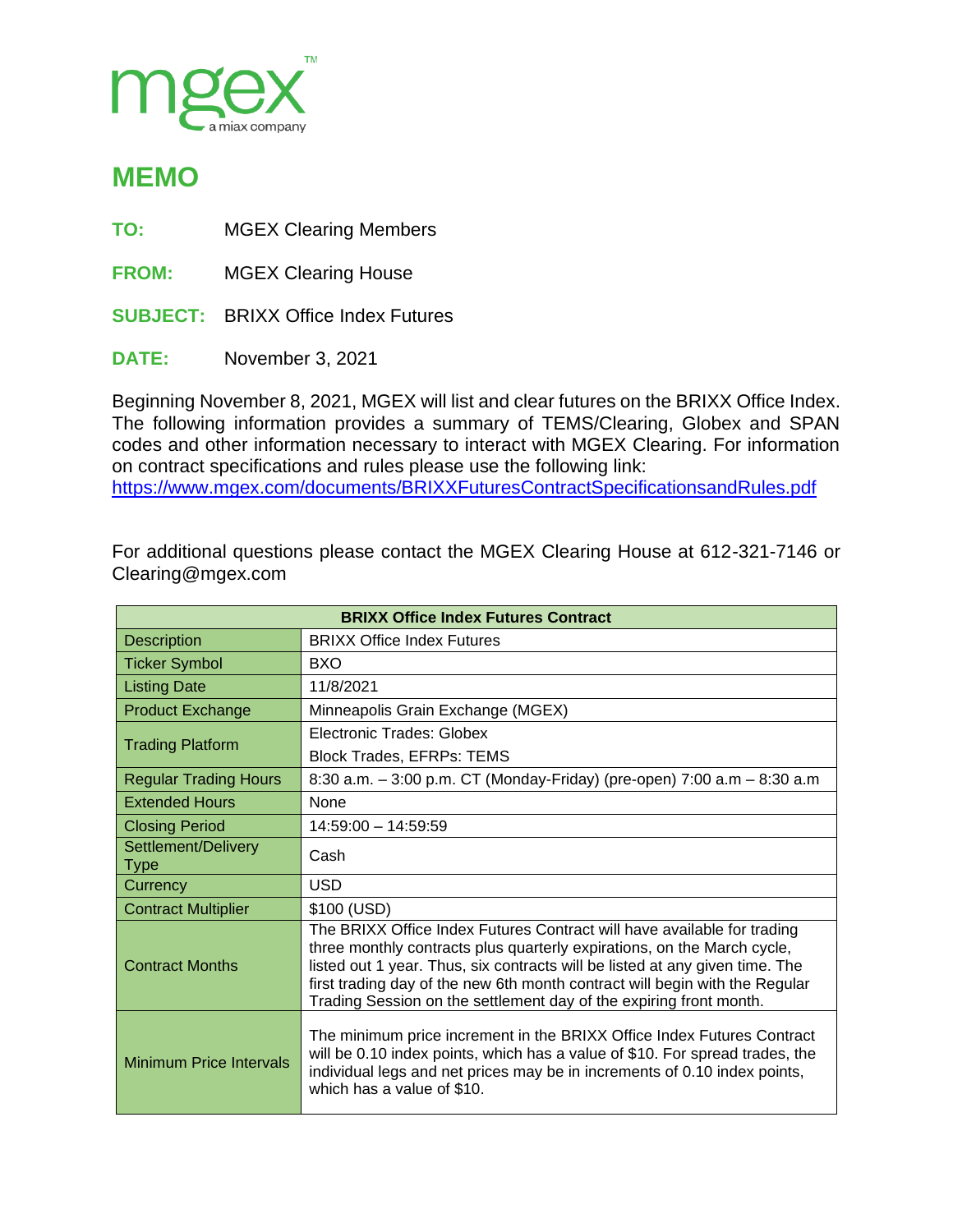| <b>Price Fluctuation Limit</b>                   | There are no price limits during the regular trading session.                                                                                                                                                                                                                                                                                      |  |
|--------------------------------------------------|----------------------------------------------------------------------------------------------------------------------------------------------------------------------------------------------------------------------------------------------------------------------------------------------------------------------------------------------------|--|
| <b>Calendar Spreads</b>                          | Standard calendar spreads are available for trading in the BRIXX Office<br>Index Futures Contract with same tick functionality. The individual legs and<br>net prices may be in increments of 0.10 index points, which has a value of<br>\$10. Implied orders functionality is enabled.                                                            |  |
| <b>Block Trades</b>                              | Block Trades are permitted to be executed in the BRIXX Office Index<br>Futures Contract given they meet minimum quantity thresholds. The Block<br>Trade minimum threshold for the BRIXX Office Index Futures Contract is<br>500 contracts. Block Trades will include a minimum price increment of 0.10<br>index points, which has a value of \$10. |  |
| <b>Last Trading Day</b>                          | 3:00 p.m. CT on the trading day immediate before the Final Settlement<br>Date.                                                                                                                                                                                                                                                                     |  |
| Expiration                                       | The final settlement date for the BRIXX Office Index Futures Contract is<br>generally the third Friday of a calendar month.                                                                                                                                                                                                                        |  |
| <b>Globex Ticker Symbol</b>                      | <b>BXO</b>                                                                                                                                                                                                                                                                                                                                         |  |
| <b>GLOBEX Contract</b><br><b>Ticker Examples</b> | BXOZ1 (December 2021 contract)<br>BXOU2 (September 2022 contract)<br>BXOF2-BXOH2 (January 2022 - March 2022 spread)                                                                                                                                                                                                                                |  |
| <b>MGEX TEMS Clearing</b><br>Code                | <b>BXO</b>                                                                                                                                                                                                                                                                                                                                         |  |
| <b>Globex Code</b>                               | <b>BXO</b>                                                                                                                                                                                                                                                                                                                                         |  |
| <b>Globex Group Code</b>                         | <b>MF</b>                                                                                                                                                                                                                                                                                                                                          |  |
| <b>SPAN Code</b>                                 | <b>BXO</b>                                                                                                                                                                                                                                                                                                                                         |  |
| <b>Price Examples</b>                            | 522.40                                                                                                                                                                                                                                                                                                                                             |  |
| <b>MGEX Clearing</b><br><b>Examples</b>          | 52240                                                                                                                                                                                                                                                                                                                                              |  |
| <b>MGEX TEMS</b><br>Conversion                   | Decimal is implied in TEMS 2 digits before the last digit.                                                                                                                                                                                                                                                                                         |  |
| <b>MGEX TEMS</b><br><b>Conversion Examples</b>   | .50 displays as 50                                                                                                                                                                                                                                                                                                                                 |  |
|                                                  | 8.50 displays as 850                                                                                                                                                                                                                                                                                                                               |  |
|                                                  | 78.80 displays as 7880                                                                                                                                                                                                                                                                                                                             |  |